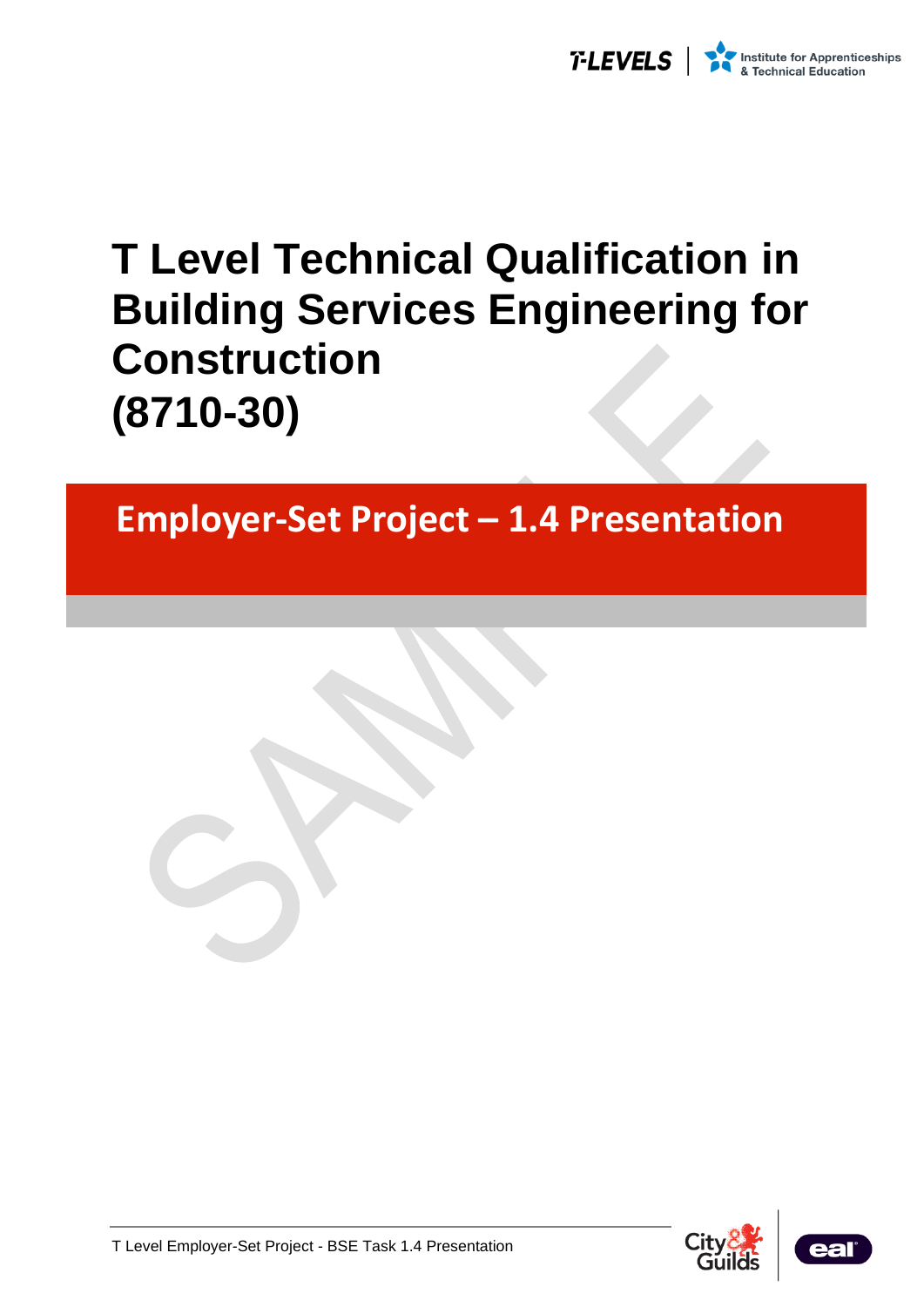## **Task 1.4 – Presentation**

The tender has now been completed and submitted and the client wants to meet with shortlisted contractors including Rich Build PLC. As part of the meeting, there will be a series of presentations.

You need to present the key findings from your report (task 1.2) to the community library client.

You must cover:

- Details of chosen SMART technology appropriate for use in the project
- Reasons why it is credible and relevant to this project
- Recommendations and ideas for the project based on your research.

You need to consider:

• The challenges presented by the client's requests within the tender specification.

Your tutor will take on the role of the community library client. They will ask questions relating to your findings from the perspective of a client looking to contract a construction company to deliver their project.

#### **Timing of assessment**

- You will have **2 hours** to prepare your presentation.
- You will have **30 minutes** to present your findings and respond to questions.

#### **Conditions of assessment**

• Your presentation should be completed working alone under supervised conditions. You will have access to your research materials from task 1.1 and your report from task 1.2 as well as any presentation materials/notes (e.g. PowerPoint slides).

#### **What you must submit on completion of this presentation task**

• Presentation materials – e.g. slides, handouts etc. hard copy or digital file saved securely (e.g. on memory stick to be handed in).

#### **Additional evidence of your performance that will be captured for marking**

- Video recording of presentation
- Assessor observation record.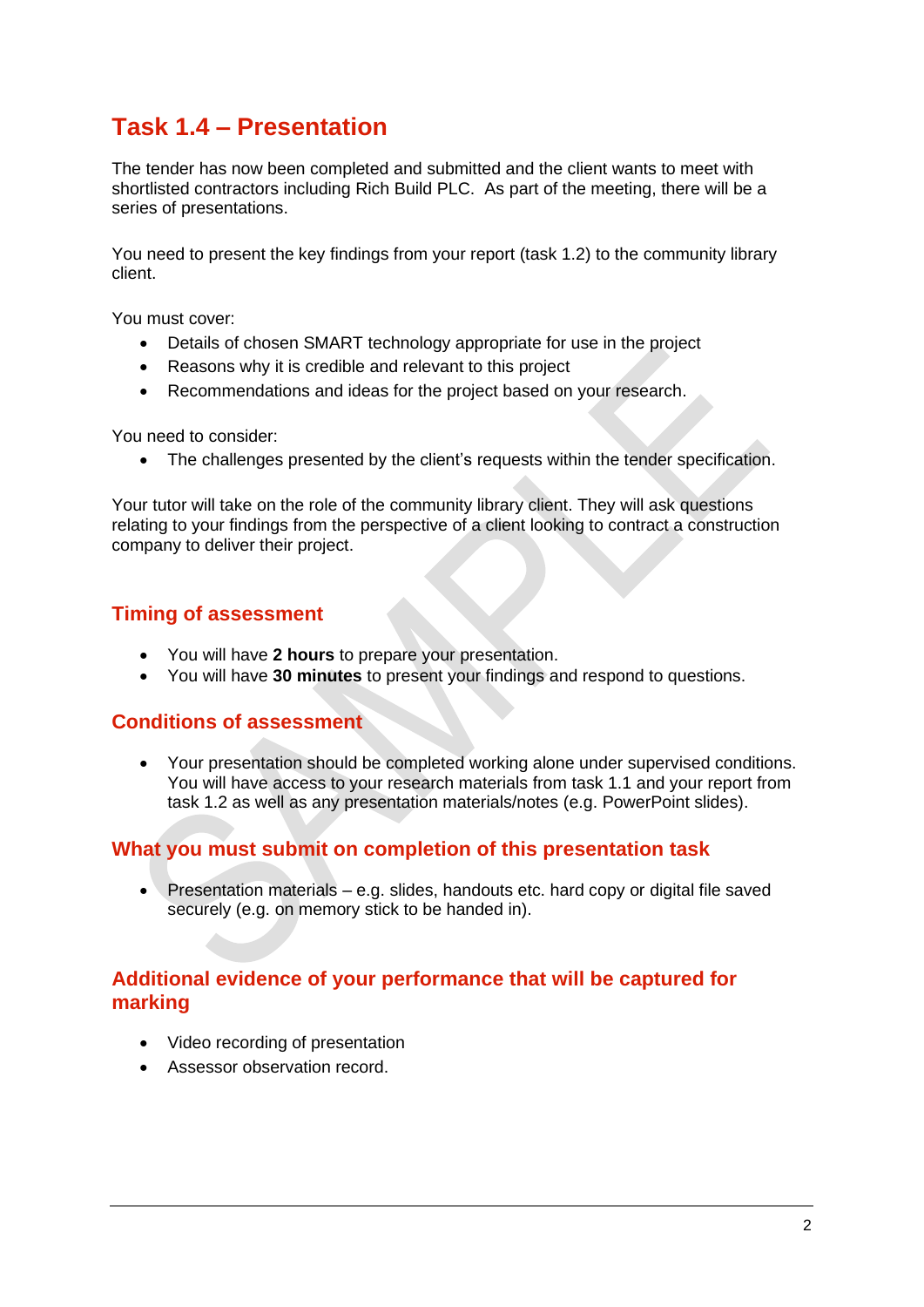### **Maths, English and digital skills**

• Through completion of this task, you will have the opportunity to generate evidence of your English skills.

3